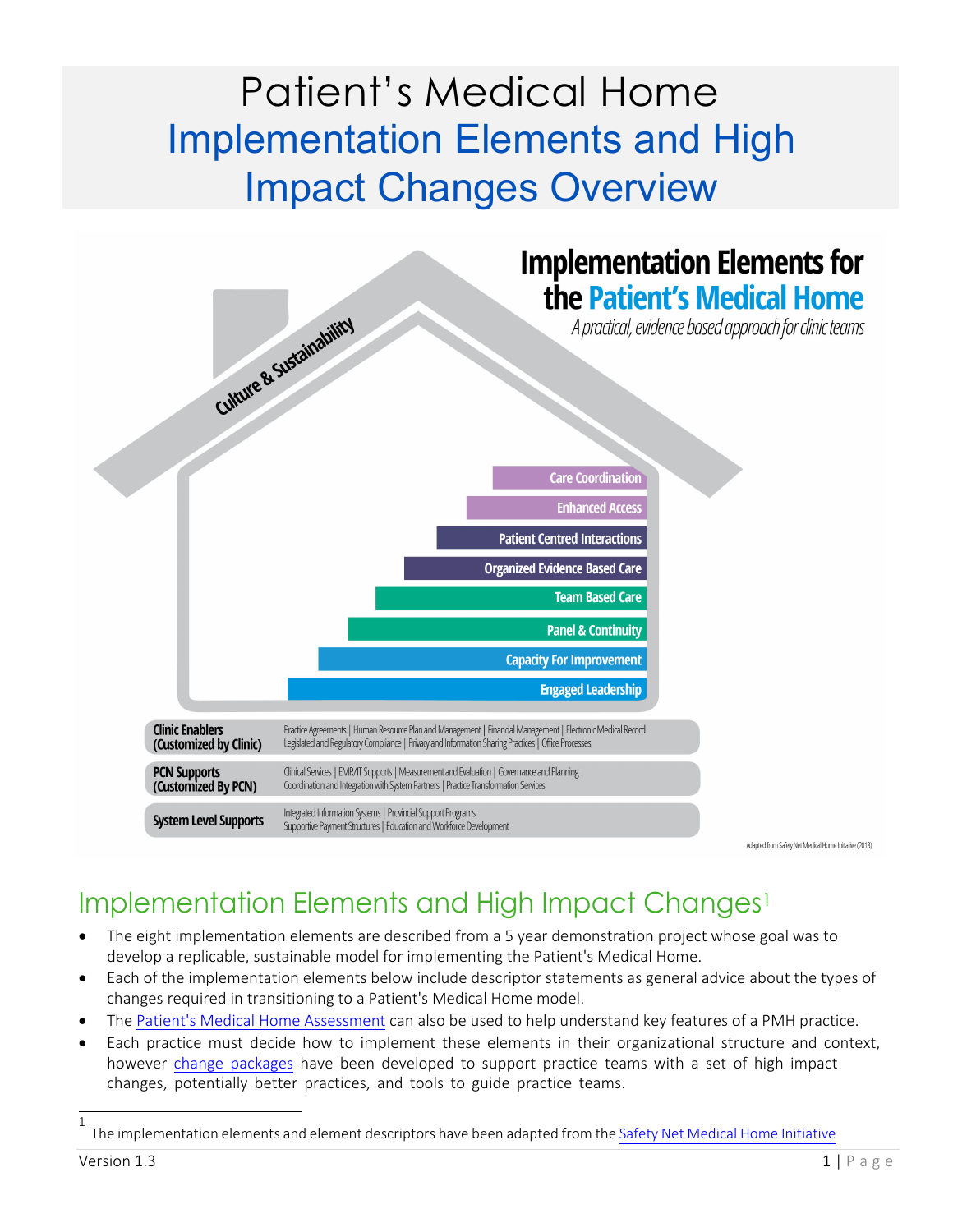# ELEMENT 1: ENGAGED LEADERSHIP FOR THE PRACTICE

- Provide visible and sustained leadership to enable a cultural change as well as support specific strategies that will improve quality and spread change
- Ensure that the medical home transformation effort has the time and resources needed to be successful
- Ensure that providers and other care team members have protected time to conduct activities beyond direct patient care that are consistent with the medical home model
- Build the practice's values on creating a medical home for patients into staff hiring and training processes

## ELEMENT 2: QUALITY IMPROVEMENT (QI)

- Establish and monitor metrics to assess improvement efforts and outcomes; ensure all staff members understand the metrics for success
- Optimize use of health information technology to provide proactive patient care
- Ensure that patients, families, providers, and care team members are involved in quality improvement (QI) activities
- Choose and use quality improvement models and tools, such as PDSA cycles, process mapping, etc…

#### ELEMENT 3: PANEL & CONTINUITY

- Assign all patients to a provider panel and confirm assignments with providers and patients; review and update panel assignments on a regular basis
- Assess practice supply and demand and balance patient load accordingly
- Use panel data and registries to proactively contact, educate and track patients by disease status, risk status, selfmanagement status and community and family need

#### ELEMENT 4: TEAM BASED CARE

- Establish and provide organizational support for care delivery teams accountable for the patient population/panel
- Link patients to a provider and care team so both patients and provider/care team recognize each other as partners in care
- Ensure that patients are able to see their provider or care team whenever possible
- Define roles and distribute tasks among team members to reflect the skills, abilities, and credentials of each person